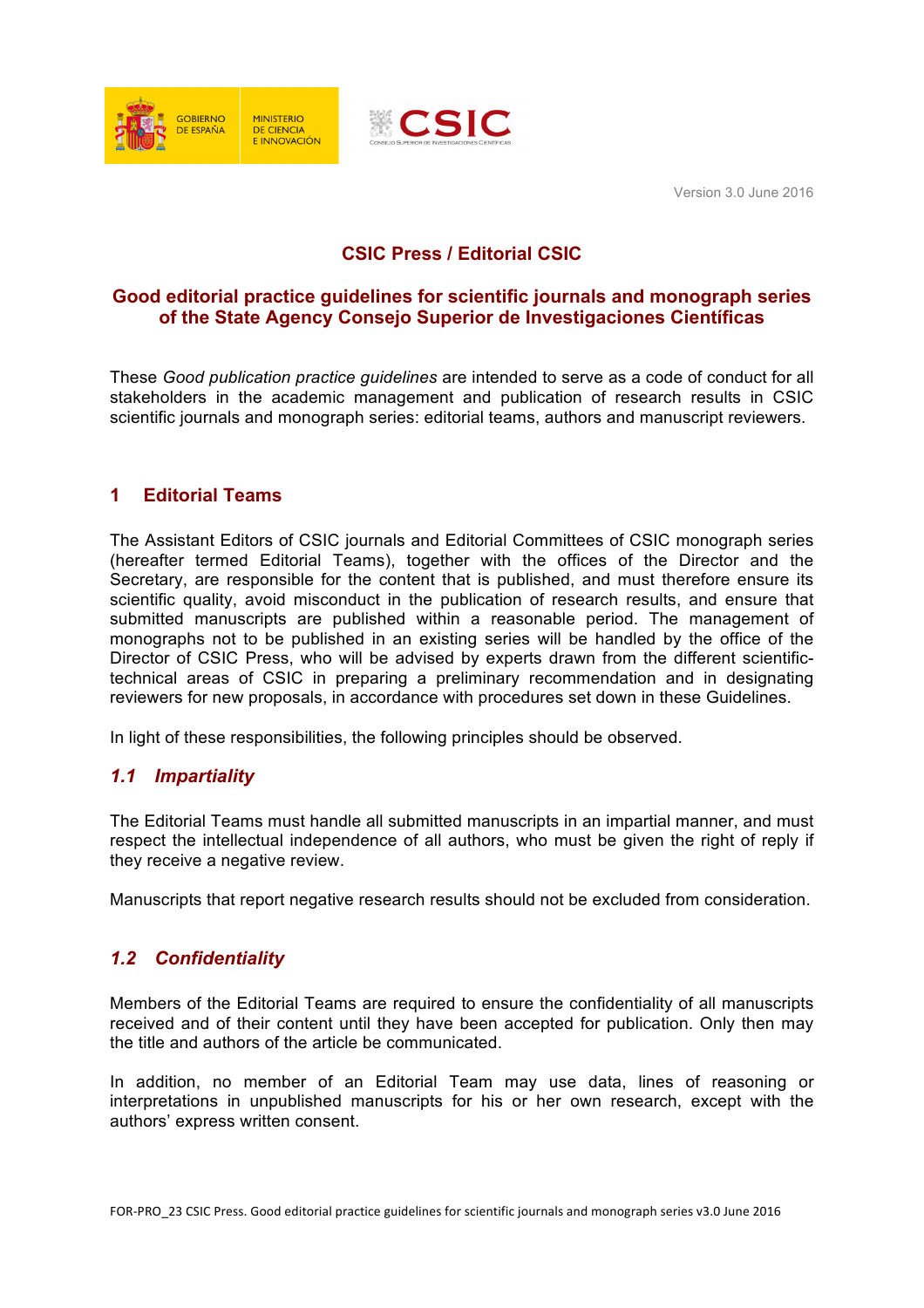#### *1.3 Manuscript review*

The Editorial Teams must ensure that all published research articles have been evaluated by at least two subject specialists, and that the review process has been fair and impartial.

The method of peer review most appropriate for the scientific community that the journal or series is targeted to must be made public: *double blind* (in which both authors and reviewers are anonymous), *single blind* (in which reviewers are anonymous) or *open* (in which neither authors nor reviewers are anonymous). When one of the two reviews is negative, a third review will be requested.

The Editorial Teams must give due consideration to refusals by any author to be reviewed by certain specialists (when peer review is not anonymous) if the justification provided appears reasonable. The Editorial Teams are under no obligation to forego review by these specialists if Team members believe that their views are fundamental for the accurate evaluation of the manuscript.

Persons who submit a manuscript for review may suggest the names of up the three specialists as peer reviewers. The Editorial Teams reserve the right to decide whether to accept or decline these suggestions, and is not required to communicate their decision to the authors.

The Editorial Teams must ensure that all submitted manuscripts are original and unpublished, and that during the peer review process due precautions are taken to verify originality and to detect plagiarism, self-plagiarism and redundant publication defined as the complete copy, partial copy or altered copy of work published by the same author in such a way as to make the work appear different. Editorial Teams must also take appropriate measures to detect data falsification or manipulation. In addition, contents that have undergone peer review must be clearly identified.

The Editorial Teams must recognize the value of and acknowledge the input of all those involved in the review of manuscripts submitted to the journal or series. In addition Team members should encourage academic authorities to acknowledge peer review activities as part of the scientific process, and should decline to use reviewers who submit reports that are of poor quality, erroneous or disrespectful, or that are delivered after the agreed deadline.

#### *1.4 Manuscript acceptance or rejection*

Responsibility for accepting or rejecting manuscripts for publication rests with the Editorial Teams, which should base their decision on the reports received about the manuscript. The reviewers should base their decision on the quality of the manuscript in terms of its relevance, novelty and clarity of writing and reporting.

The Editorial Teams may reject a submitted manuscript without external review if the members believe it to be unsuitable for the journal because it does not reach an acceptable level of quality, is outside the scientific aims and scope of the journal or series, or contains evidence of scientific fraud.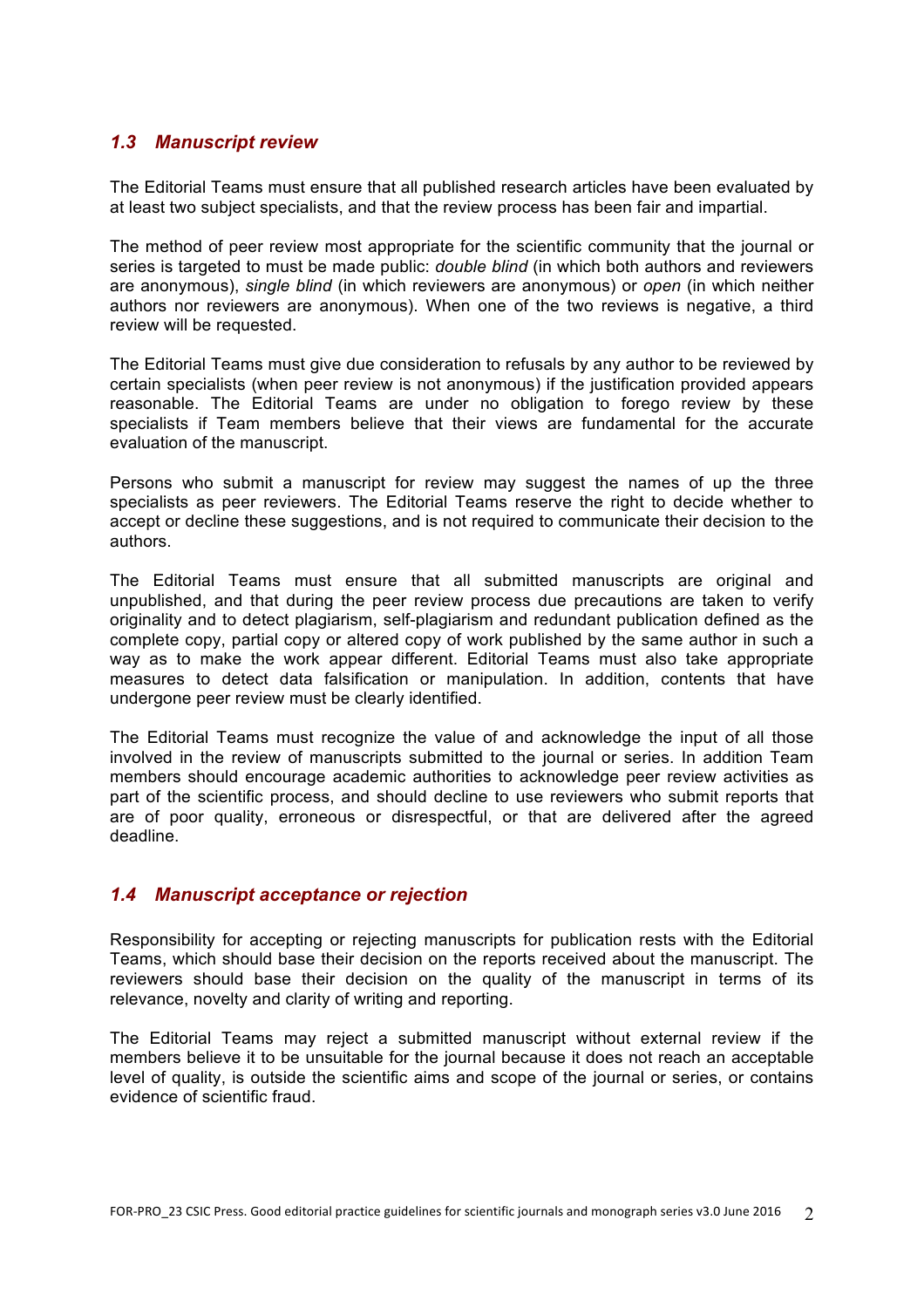#### *1.5 Journal article retraction and expression of concern*

The Editorial Team reserves the right to retract published articles which are subsequently determined to be unreliable due to unintentional error or scientific fraud or misconduct: data fabrication, manipulation or appropriation, text plagiarism, self-plagiarism and redundant or duplicate publication, omission of references to sources consulted, use of content without permission or without justification, etc. The decision to retract is based on the need to correct the scientific record of publication and thereby ensure its integrity.

In case of a conflict regarding duplicate publication caused by the simultaneous publication of the same article in two different journals, the date the manuscript was received by each journal will be used to decide which of the two versions should be retracted.

If an error affects only part of a published article, it can be subsequently corrected by publishing a note from the editor, a correction or an erratum notice.

If any conflict arises, the journal will ask the author or authors to provide an explanation and relevant evidence for clarification, and will reach a decision based on this information.

The journal must publish the retraction notice in both its print and electronic editions, and the notice must mention the reasons for the retraction, in order to differentiate between misconduct and unintentional error. The journal will notify the responsible authorities at the authors' institution of the retraction. The decision to retract an article should be reached as soon as possible in order to prevent the misleading article from being cited by other researchers.

Retracted articles will remain available in the electronic edition of the journal, and will be identified clearly and unambiguously as retracted in order to distinguish retractions from other corrections or commentaries. In the print edition, retractions will be reported as promptly as possible as an editorial or note from the editor with the same wording as in the electronic edition.

Prior to final retraction, the journal may issue an expression of concern in which the necessary information is provided with the same wording as used for a retraction. The expression of concern will be used for as brief a period as possible and will be withdrawn or superseded, if appropriate, by formal retraction of the article.

#### *1.6 Monograph retraction and expression of concern*

The reasons and procedures for retracting monographs are the same as specified above in paragraphs one to four of section 1.5.

CSIC Press will issue the pertinent notifications and communications, and reserves the right to initiate legal action within its current institutional remit and to delete the title from its official catalogue of publications.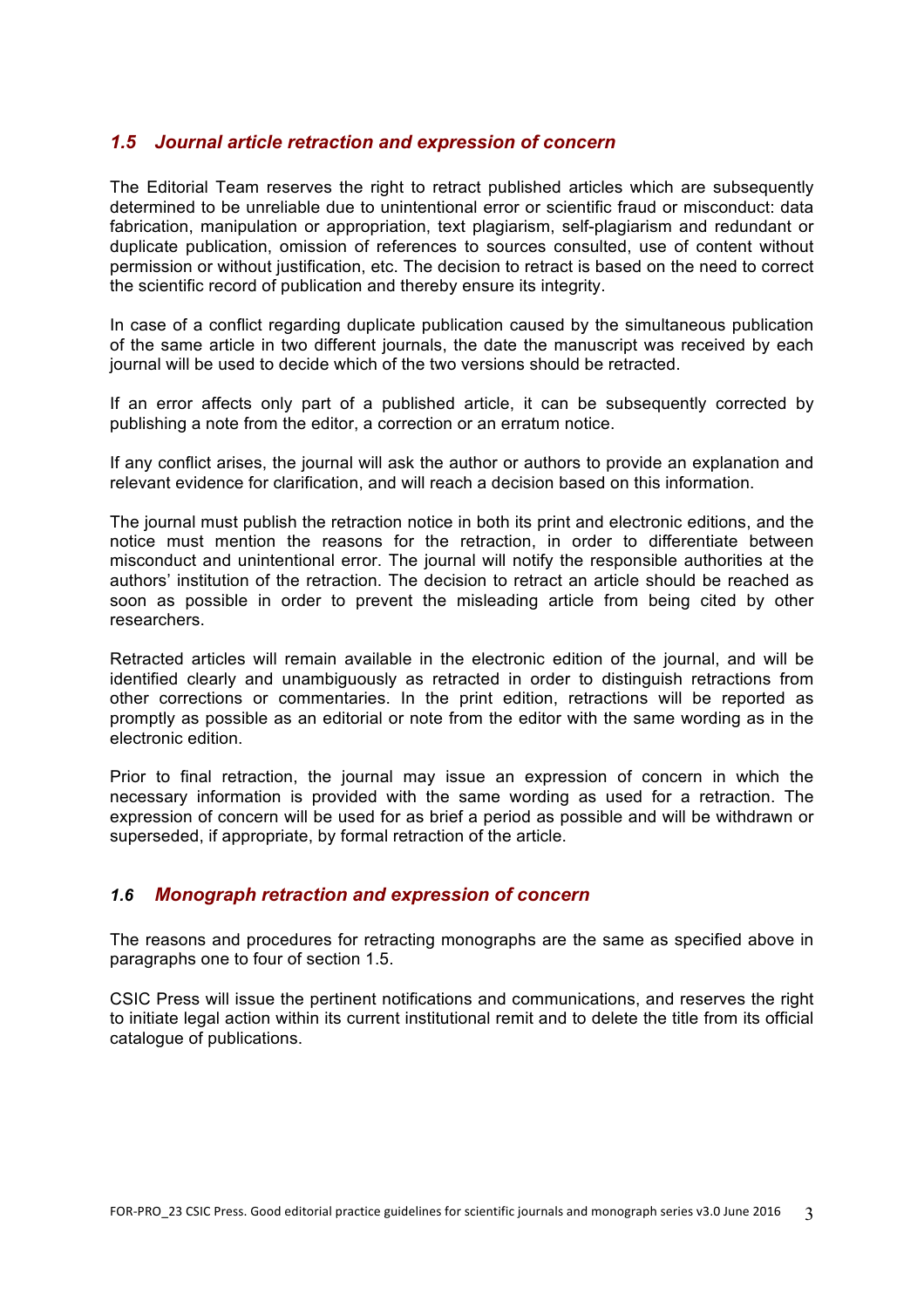## *1.7 Application of the Regulations for CSIC Publications*

The person who serves as Editor in Chief of the journal or series is responsible for ensuring that the Regulations for CSIC Publications are implemented appropriately, and that all members of the Team are familiar with them. The functions of the Editorial Team are as follows: to promote and represent the journal or series in different bodies and organizations; to suggest and advocate potential improvements; to obtain the collaboration of experts in different subject areas; to perform initial review of submitted manuscripts; to write editorials, reviews, commentaries, news items, book reviews, etc. for the journal, and to attend Editorial Team meetings.

#### *1.8 Guidelines for authors*

The instructions for manuscript preparation for each journal or series (text length, figure preparation, reference formats, etc.) must be publicly available.

## *1.9 Conflict of interest*

Among other situations, conflict of interest arises when an author of a manuscript submitted to a journal or series is a member of the Editorial Team, has a direct personal or professional relationship, or is closely related with previous or current research carried out by a member of the Editorial Team. Specifically, members of the Editorial Team should recuse themselves from participation in handling the manuscript when they are involved in any of the situations or similar situations described below, in relation with an author of the manuscript:

- − Family relationship
- − Manifest personal friendship or animosity
- − Belonging to the same research group
- − Serving presently or having served as PhD degree advisor or co-advisor within the previous 10 years
- − Obtaining a PhD degree with an author as advisor or co-advisor within the previous 10 years
- − Collaborating presently or within the previous 5 years in publications or patents
- − Collaborating in other economic or scientific-technological activities
- − Having a contractual relationship or sharing national or international research funding from public or private entities or any other type of entity within the previous 3 years

The Editorial Team must also refrain from choosing reviewers who are or who may be involved in any of these situations. When single-blind reviewing is used (i.e. only the reviewer is anonymous), the reasons for recusal stated above must be clearly highlighted on the evaluation form, so that reviewers are aware of the situation and have the option to opt out.

## **2 Authorship in CSIC journals and monographs**

The authors of works submitted for publication in CSIC journals or series are primarily responsible for the content, and are thus obligated to follow ethical guidelines intended to ensure, among other considerations, that the work is original and that authorship has been attributed appropriately. Inappropriate behavior may lead to the retraction of published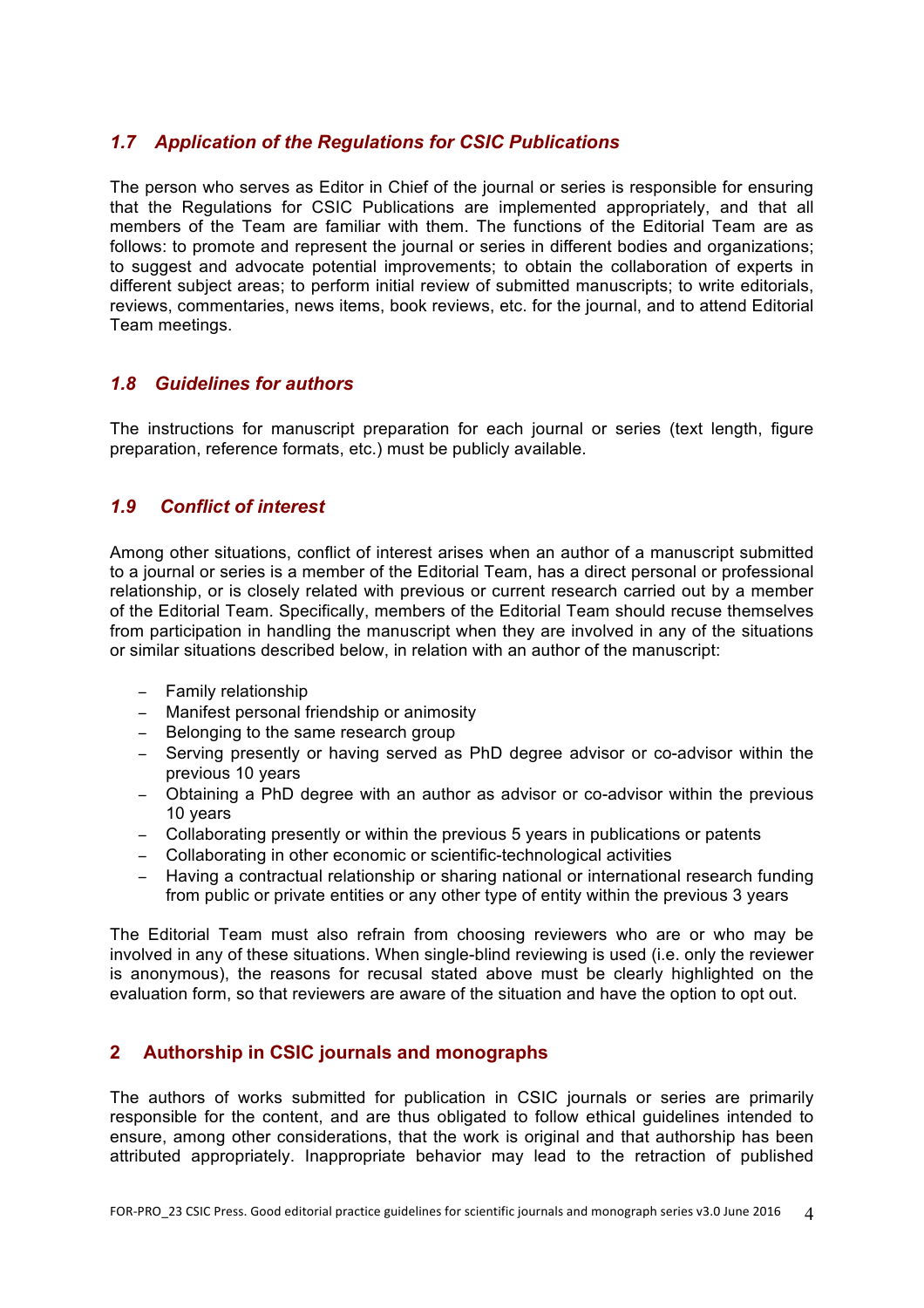material in accordance with the procedures described above in sections 1.5 and 1.6 of these Guidelines.

Aside from its ethical implications, inappropriate behavior may result in infringement of the intellectual property rights of the CSIC and/or third parties. Accordingly, CSIC Press reserves the right to initiate legal action within its current institutional remit.

## *2.1 Publication guidelines*

Manuscripts submitted for publication must be based on original, unpublished research. They must include the data obtained and used, as well as an objective discussion of the results. They must supply enough information to allow any specialist to reproduce the research and confirm or refute the interpretations defended in the manuscript.

All authors must appropriately reference the sources of all ideas or phrases taken verbatim from previously published articles, in accordance with the instructions and guidelines of the journal or series.

When illustrations are used as part of the research, the methods used to create or obtain them must be explained appropriately whenever this information is needed to understand the images. If any graphic material (e.g., figures, photographs, maps, etc.) has been entirely or partially reproduced from other publications, the authors must cite the source and obtain permission, if needed, to reproduce the material.

The unnecessary subdivision of articles should be avoided. If the research report is very long, is can be published in two or more parts; each part should deal with a particular aspect of the overall study. Different articles relating to the same research should be published in the same journal to facilitate readers' interpretation of the work.

## *2.2 Originality and plagiarism*

All authors must ensure that the data and results reported in the manuscript are original and have not been copied, fabricated, falsified or manipulated.

Plagiarism in all forms, self-plagiarism, multiple or redundant publication, and data fabrication or manipulation constitute serious ethical failings and are considered scientific fraud.

Authors must not submit to a CSIC journal or series any manuscript that is simultaneously under consideration by another publisher and must not submit their manuscript to another publisher until they are notified that it has been rejected or have voluntarily withdrawn it from consideration. However, an article that builds upon an item published previously as a short report, brief communication or conference abstract may be published as long as it appropriately cites the earlier source it is based on, and as long as the new manuscript represents a substantial modification of the previous publication.

Secondary publication is also acceptable if the later manuscript is targeted to completely different readers – for example, if the article is to be published in different languages or if one version is intended for specialists whereas the other version is intended for the general public. These circumstances must be specified and the original publication and must be cited appropriately.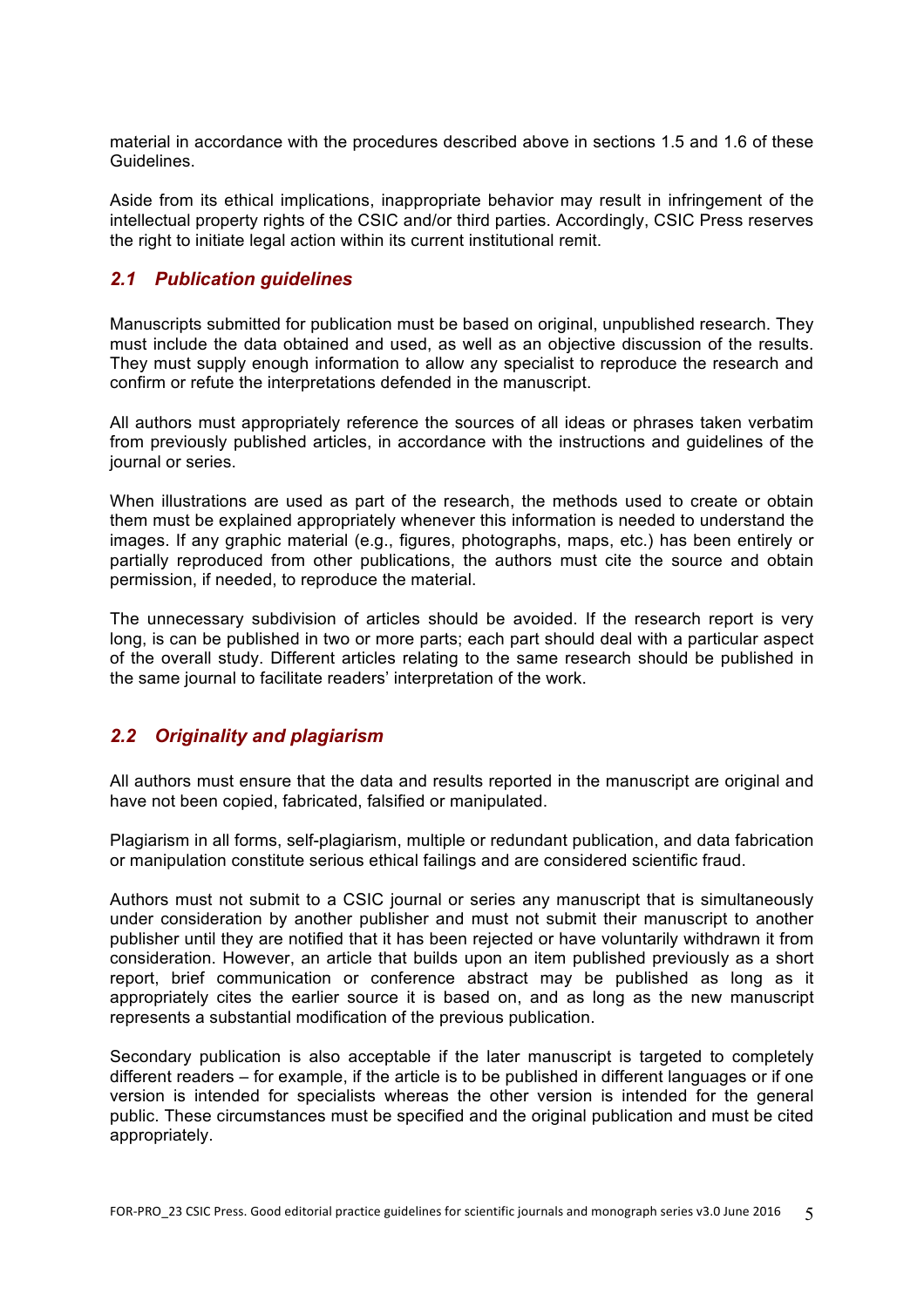## *2.3 Authorship of manuscripts*

If the manuscript has more than one author, the author responsible for the work must ensure appropriate recognition of all persons who contributed significantly to the conception, planning, design and performance of the study, to obtaining the data, and to the interpretation and discussion of the results. All persons named as authors share responsibility for the work reported in the manuscript. Likewise, the person responsible for the work must ensure that all persons named as authors have reviewed and approved the final version of the manuscript and have agreed to its possible publication.

The person responsible for the work must ensure that no person responsible for the manuscript and who meets the criteria noted above for scientific authorship has been omitted from the list of authors. This will avoid *ghost authorship* and *gift authorship,* which constitute scientific misconduct.

In addition, an acknowledgment must be included in the article to note the contributions of other collaborators who are not authors and are not responsible for the final version of the manuscript.

If the Editorial Team or the authors so request, a brief description of the individual contributions of each member of the group of coauthors may appear in the published version of the work.

## *2.4 Sources of information and funding*

All publications that have influenced the research should be acknowledged in the manuscript; accordingly, all original sources upon which information in the manuscript is based should be identified and cited in the reference list. However, references that are not relevant to the research or that refer to similar examples should not be included, and overreliance on references to research that forms part of the common body of scientific knowledge should be avoided.

Authors should not use information obtained privately through conversations, correspondence or informal discussions with colleagues, unless they have obtained explicit written permission from the source of the information, and the information was provided in the context of a scientific consultation.

The published work must indicate, clearly and concisely, all sources of funding awarded for the study, and must note the public or private entity that provided the funding, and the code number assigned to each source of funding, if appropriate. This information will appear in the published work.

## *2.5 Significant errors in published works*

When authors discover a serious error in their work, they must report this to the person responsible for the journal or series as soon as possible in order to modify the work, withdraw it, retract it, or publish a correction or erratum notice.

If the Editorial Team detects the potential error, the authors must then demonstrate that their work is free from error.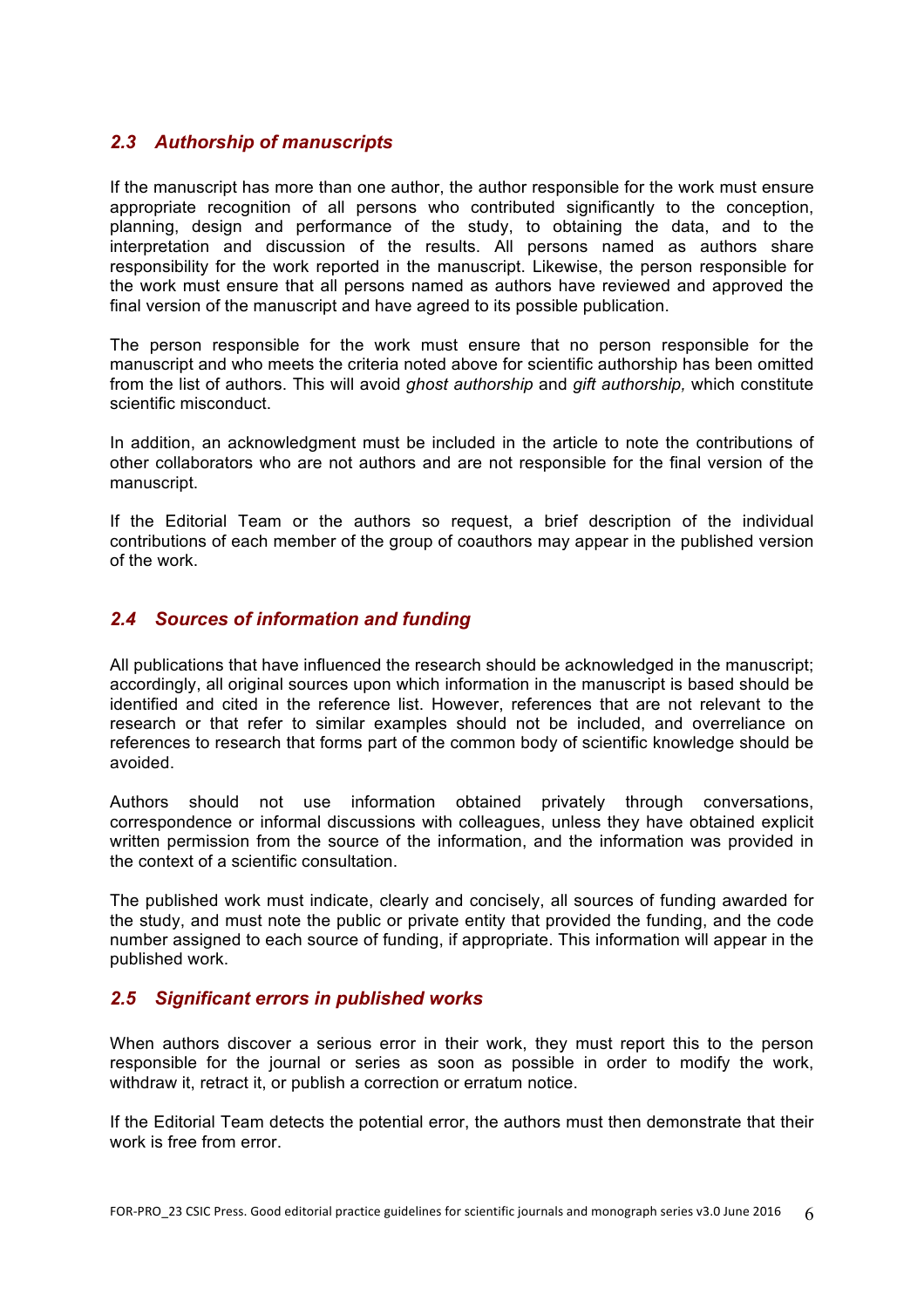The process to be used to resolve conflicts that may arise is described above in sections 1.5 and 1.6.

## *2.6 Conflict of interest*

If any commercial, financial or personal relationship exists that might influence the results and conclusions of the work, a declaration explaining these circumstances must be provided at the time of submission. This information will be included in the published version of the work.

#### **3 Reviewers of CSIC journals and monographs**

External experts who participate in manuscript review play an essential role in the process that guarantees the quality of published material. They assist the Editorial Teams of journals and series in making their decisions, help to improve the submitted works, and provide a warranty of scientific merit.

## *3.1 Confidentiality*

Peer reviewers must consider all manuscripts as confidential documents both during and after the peer review process, until after they are published.

Under no circumstances should the reviewer divulge or use any information, details, lines of reasoning or interpretations in the material to be reviewed for his or her own benefit or that of any other persons, or with the intent to harm any third parties. Only under exceptional circumstances may the reviewer obtain advice from other specialists in the subject of the manuscript, and the reviewer must inform the Editor of the journal or series of this measure.

## *3.2 Objectivity*

Experts who evaluate manuscripts must judge the quality of the whole report objectively, i.e., they must consider the background information used to formulate the hypothesis of the study, the theoretical and experimental data and their interpretation. Attention must also be given to the presentation and writing/reporting of the text.

They must be specific with their criticisms and provide their comments in an objective, constructive manner. They must justify their judgments with reasoning, avoid hostility and respect the authors' intellectual independence.

Peer reviewers must notify the person who requested the review of any substantial similarities between the manuscript under review and any other published work or manuscript they are aware of and that is undergoing review for another publication. In addition, reviewers must draw attention to any text or data that have been plagiarized from different authors or self-plagiarized or duplicated from other works by the authors of the manuscript under review. Reviewers must also alert the person who requested the review if